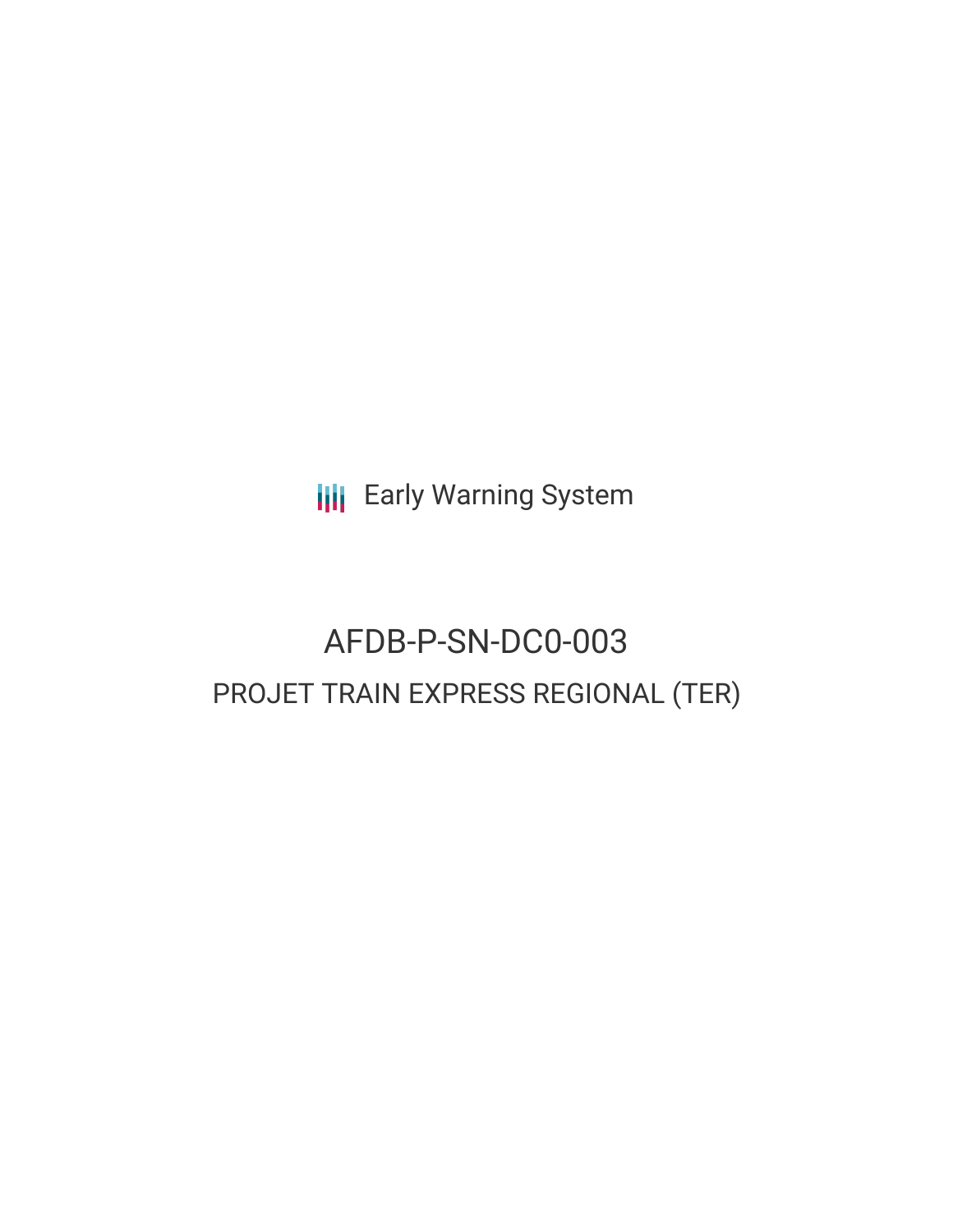

### **Quick Facts**

| <b>Countries</b>               | Senegal                         |
|--------------------------------|---------------------------------|
| <b>Financial Institutions</b>  | African Development Bank (AFDB) |
| <b>Status</b>                  | Approved                        |
| <b>Bank Risk Rating</b>        | U                               |
| <b>Voting Date</b>             | 2017-06-21                      |
| <b>Borrower</b>                | APIX - SA                       |
| <b>Sectors</b>                 | Transport                       |
| <b>Investment Amount (USD)</b> | \$176.46 million                |
| <b>Project Cost (USD)</b>      | \$836.22 million                |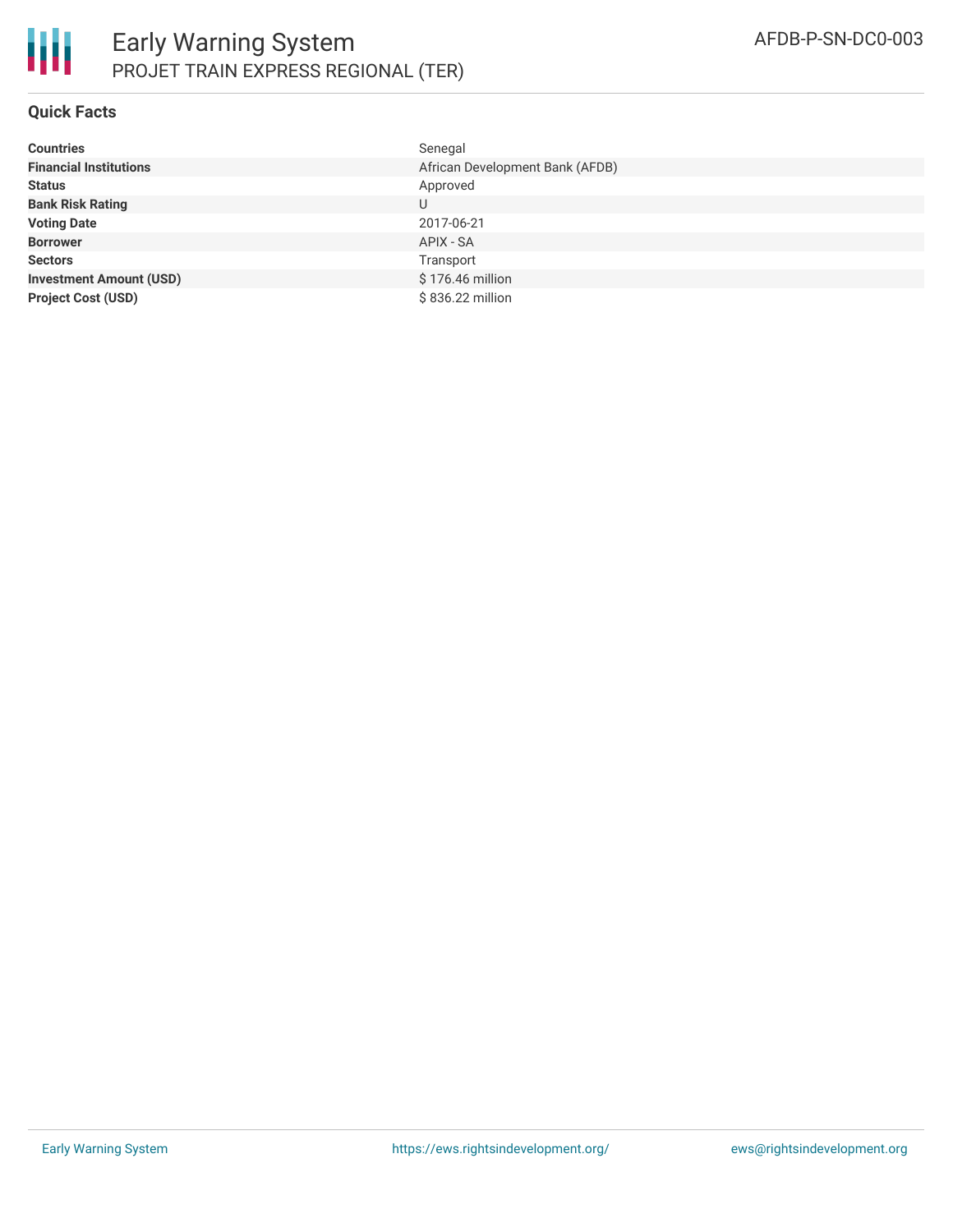

## **Project Description**

None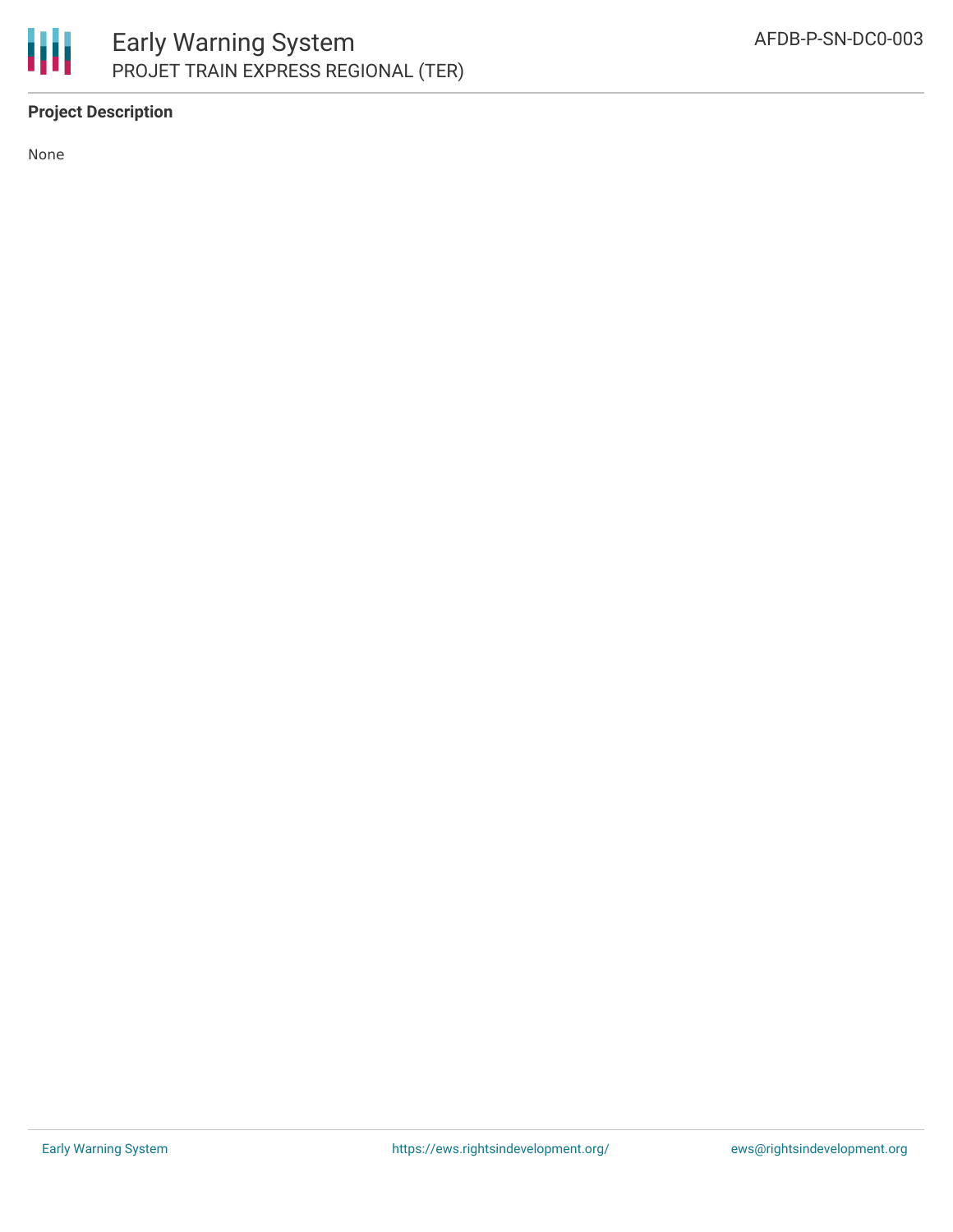

#### **Investment Description**

African Development Bank (AFDB)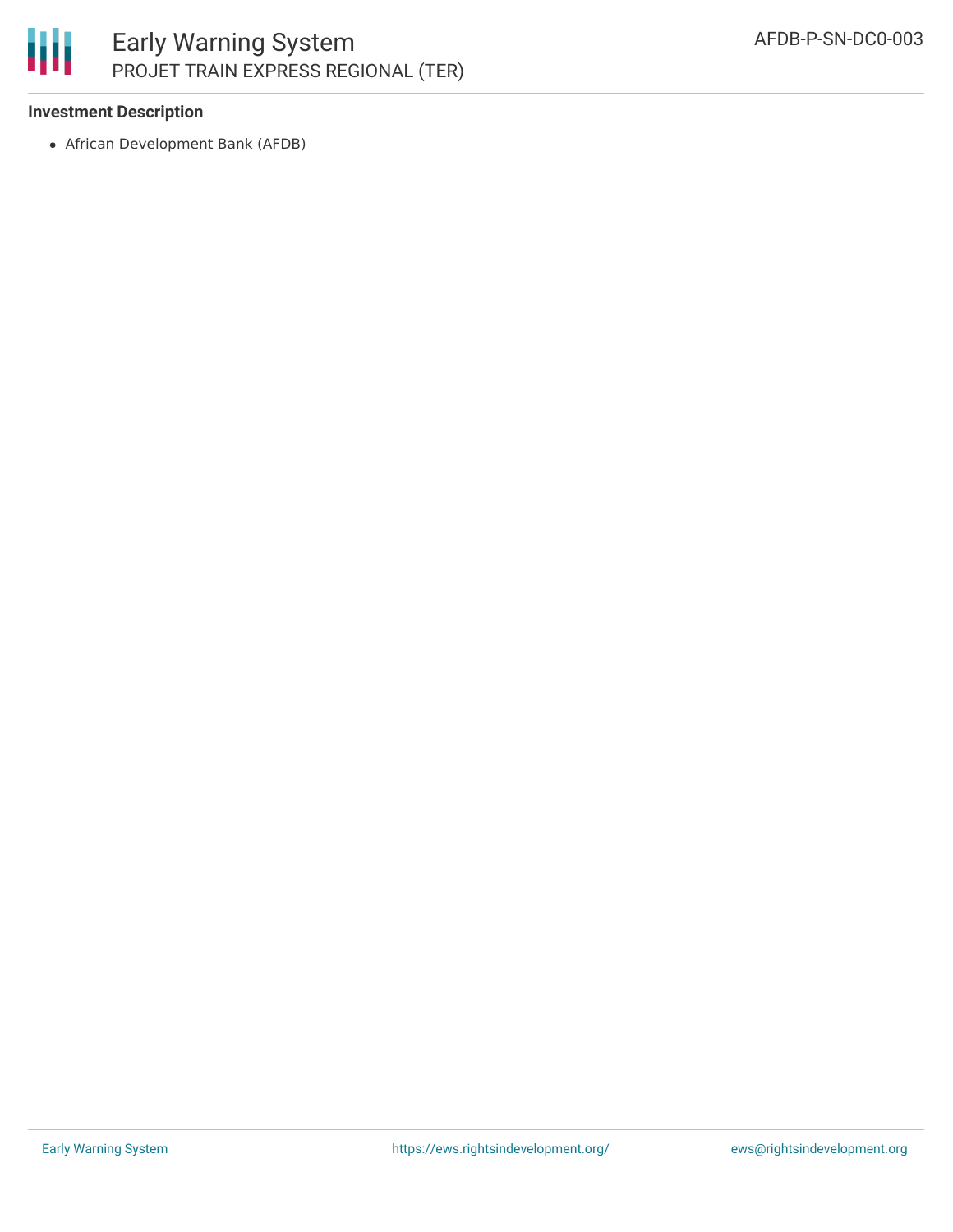#### **Contact Information**

MOHAMED Ali Ismael - RDGW3

#### ACCOUNTABILITY MECHANISM OF AfDB

The Independent Review Mechanism (IRM), which is administered by the Compliance Review and Mediation Unit (CRMU), is the independent complaint mechanism and fact-finding body for people who have been or are likely to be adversely affected by an African Development Bank (AfDB)-financed project. If you submit a complaint to the IRM, it may assist you by either seeking to address your problems by facilitating a dispute resolution dialogue between you and those implementing the project and/or investigating whether the AfDB complied with its policies to prevent environmental and social harms. You can submit a complaint electronically by emailing crmuinfo@afdb.org, b.kargougou@afdb.org, b.fall@afdb.org, and/or s.toure@afdb.org. You can learn more about the IRM and how to file a complaint at https://www.afdb.org/en/independent-review-mechanism/.